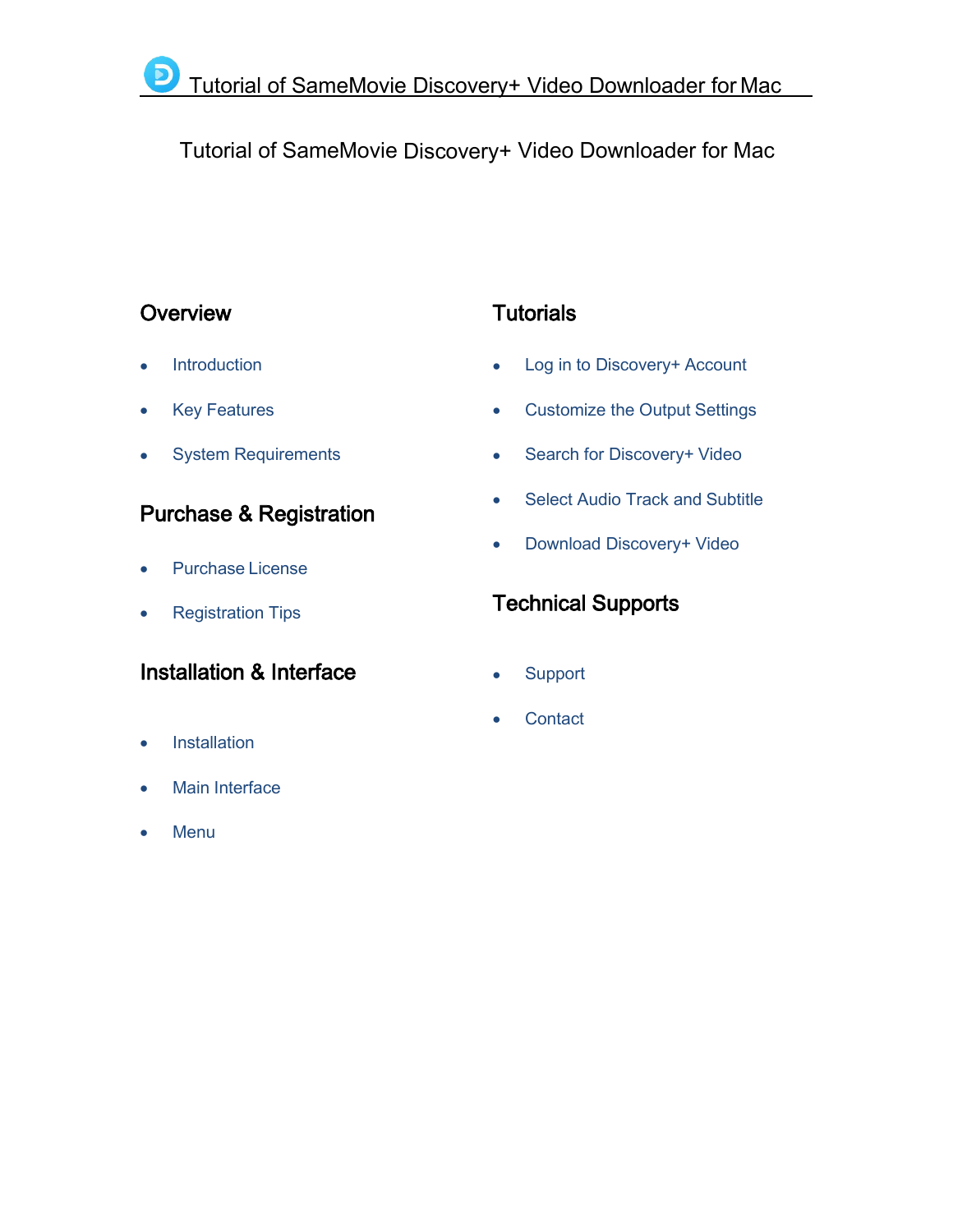## <span id="page-1-2"></span><span id="page-1-0"></span>**Overview**

- **[Introduction](#page-1-0)**
- Key [Features](#page-1-2)
- System [Requirements](#page-2-0)

### Introduction

Thanks for using SameMovie Discovery+ Video Downloader for Mac!

SameMovie [DiscoveryPlus](https://www.samemovie.com/discoveryplus-video-downloader-for-mac.html) Downloader sports a handy and user-friendly interface that can be mastered by all types of users, regardless of their experience level. With SameMovie, you can download 1080P Discovery Plus videos in MP4 or MKV format. Both formats are the most widely used and supported video containers, meaning that you can play the downloaded videos smoothly on your computer, phone or any device. Equipped with the most advanced searching core, SameMovie makes it easy for you to add a video from Discovery+ for downloading. No need to spend the extra effort, this program will automatically recognize and search for the videos when you copy and paste a video URL from the Discovery+ website into the search box.

## <span id="page-1-1"></span>Key Features

- Get Discovery Plus videos downloaded in 1080P.
- Save Discovery Plus videos in MP4/MKV format.
- Preserve multi-language audios and subtitles.
- Intelligent search function & batch download mode.
- A handy and intuitive interface without no plugins.
- 100% clean & reliable, easy-to-use.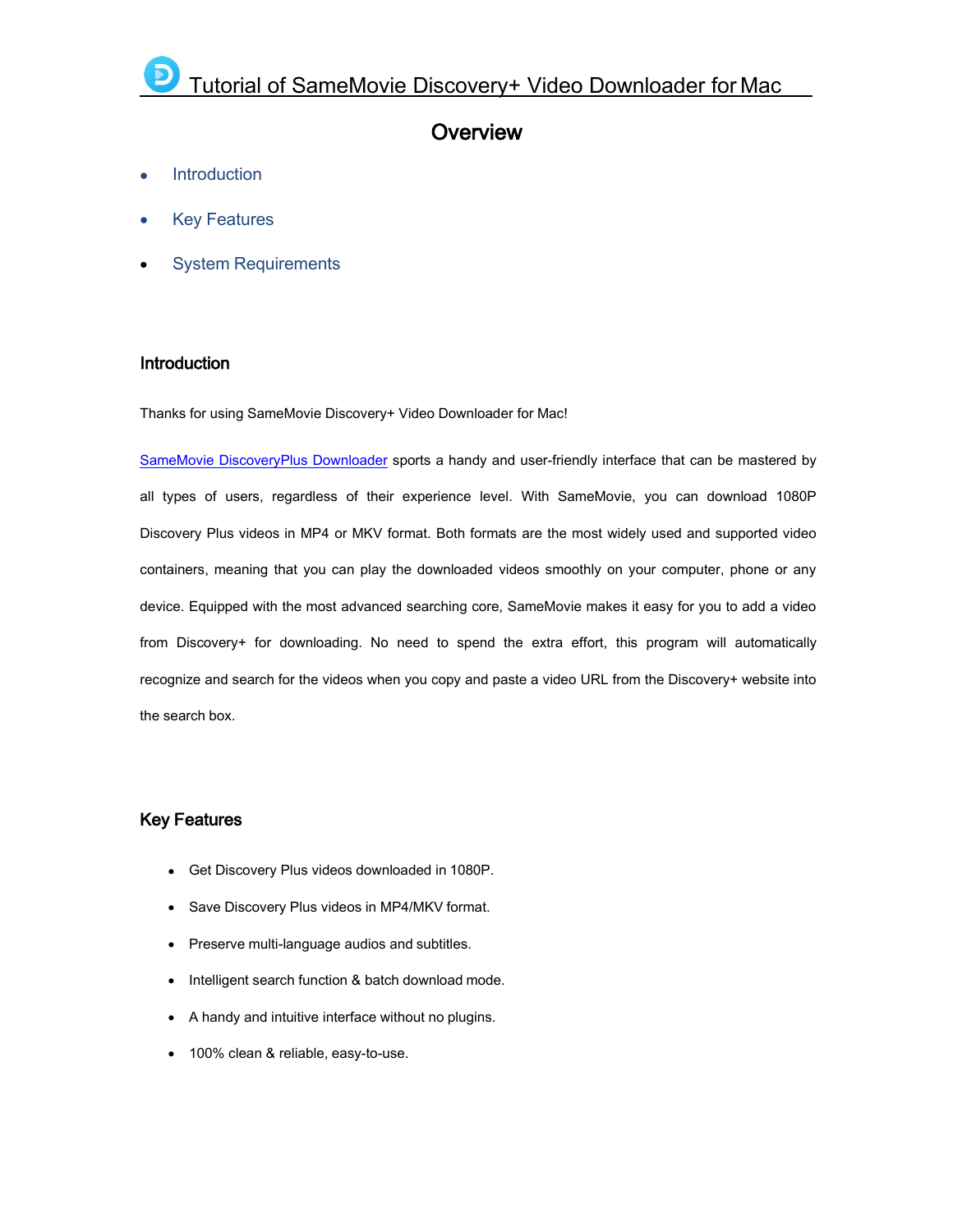## <span id="page-2-0"></span>System Requirements

- Mac OS X 10.11 or above1GHz processor or above
- 512 megabytes (MB) or higher RAM
- 1024\*768 resolution display or higher Monitor
- 1GB of available hard-disk space or higher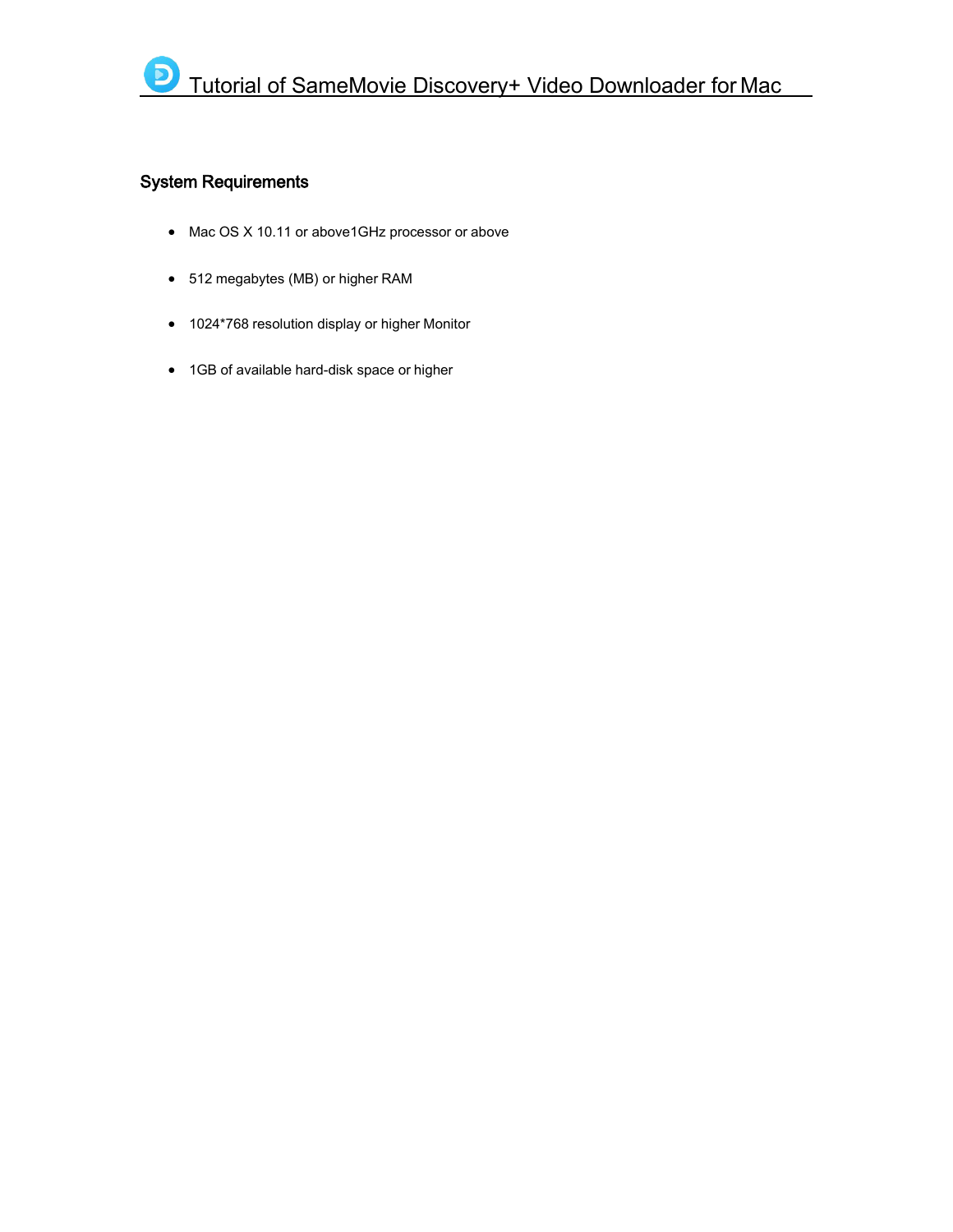## <span id="page-3-2"></span>Purchase & Registration

- Purchase SameMovie [DiscoveryPlus](#page-3-2) Video Downloader for Mac
- <span id="page-3-0"></span>Register SameMovie [DiscoveryPlus](#page-3-3) Video Downloader for Mac

### Purchase SameMovie DiscoveryPlus Video Downloader for Mac

SameMovie offers three subscription plans: Monthly, Yearly, and Lifetime plans.

Quick Link: To purchase a license key for DiscoveryPlus Video Downloader for Mac, please visit [here.](https://www.samemovie.com/discoveryplus-video-downloader-mac/buynow.html)

### 1. Why should I buy SameMovie DiscoveryPlus Video Downloader?

SameMovie DiscoveryPlus Video Downloader is a shareware, and the trial version only allows you to download the first 5 minutes of each video in HD quality. To get the full video, please purchase a license. After the purchase, you will be provided with your Registration Email and Registration key which will unlock the trial version limitation.

### 2. What Benefits do we have after Registration?

- Unlimited use during the subscription period without any function restrictions.- FREE upgrades to the latest versions of the same product.
- 
- <span id="page-3-1"></span>- FREE technical support.

## <span id="page-3-3"></span>Register SameMovie DiscoveryPlus Video Downloader for Mac

Step 1: Install and run SameMovie DiscoveryPlus Video Downloader on PC. First you should click the Menu icon  $\overline{or}$  the Key icon on the upper right, and then select Register option to register your program.

Step 2: Please fill in the blanks with the Registration Email and Registration Code. You can use keyboard shortcuts to copy (Ctrl+C) and paste (Ctrl+V) your license in the registration window.

| Registration   |                                                                                           |                   |          |
|----------------|-------------------------------------------------------------------------------------------|-------------------|----------|
|                |                                                                                           |                   |          |
|                | Please enter the registration information to upgrade trial version to registered version. |                   |          |
| E-Mail:        | $\triangleright$                                                                          |                   |          |
|                |                                                                                           |                   |          |
| Code:          | P                                                                                         |                   |          |
|                |                                                                                           |                   |          |
| <b>Buy Now</b> |                                                                                           | <b>Free Trial</b> | Register |
|                |                                                                                           |                   |          |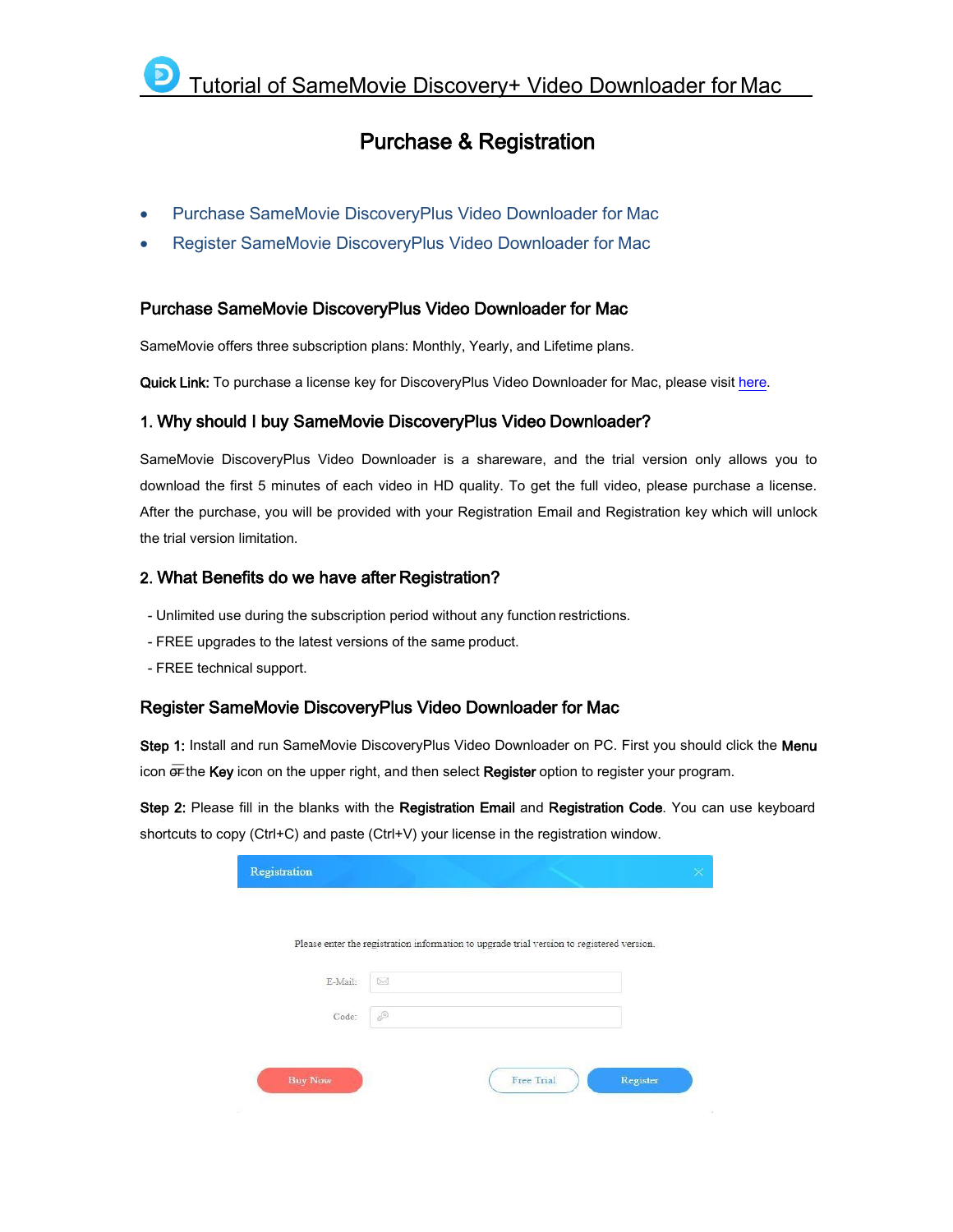

Registration You have successfully registered the program. Thank you for your support! Your license is valid until: 2022-05-01 OK

Step 3: After finishing the Registration, the limitation of the trial version will be removed.

#### Notice:

1. Your computer should be connected with the Internet.

2. Make sure both the Registration Email and Registration key are provided by our company after you pay the registration fee. If you have not paid, please click Buy Now to purchase.

3. Please make sure Registration Email and Registration key you entered are both completely and correctly, if not, an error message will pop up as below:

| Registration   |                                                                                                                                                                          |  |
|----------------|--------------------------------------------------------------------------------------------------------------------------------------------------------------------------|--|
|                |                                                                                                                                                                          |  |
|                | Please enter the registration information to upgrade trial version to registered version.                                                                                |  |
| E-Mail:        | D-C                                                                                                                                                                      |  |
| Code:          | JΘ                                                                                                                                                                       |  |
|                | The registration information must be entered exactly as they appear in your confirmation email. Using t<br>he copy and paste method to enter the license is recommended. |  |
| <b>Buy Now</b> | Free Trial<br>Register                                                                                                                                                   |  |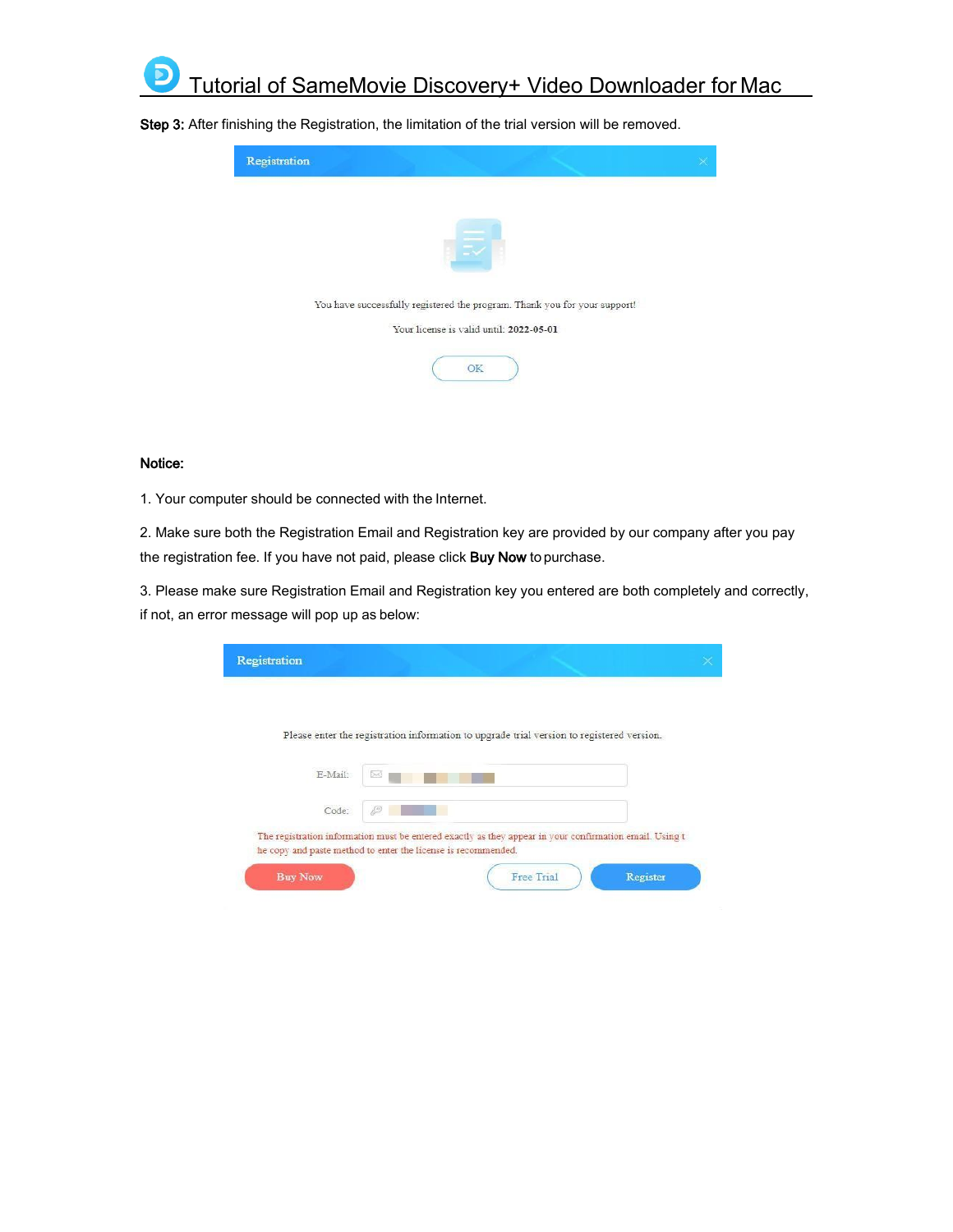## <span id="page-5-1"></span>**Installation & Interface**

- [Installation](#page-5-1)
- Main [Interface](#page-5-2)
- [Menu](#page-6-0)

### <span id="page-5-0"></span>Installation

To install this product, please refer to the following steps:

1.Download the latest version of SameMovie DiscoveryPlus Video Downloader through [DownloadCenter](https://www.samemovie.com/download.html).

2.Double click the installation package of DiscoveryPlus Video Downloader for Mac to start installing the

program on your computer. Then simply drag the SameMovie application's icon to your Applications folder.

3.Follow the instructions to finish the installation.

### <span id="page-5-2"></span>Main Interface

Launch SameMovie for Mac and you will see the main interface as below:

| $\bullet$ $\bullet$<br>SameMovie<br>DiscoveryPlat Molec Downloader | Download                                                                                        | Library | R P 8          |
|--------------------------------------------------------------------|-------------------------------------------------------------------------------------------------|---------|----------------|
|                                                                    | SameMovie DiscoveryPlus Video Downloader                                                        |         |                |
|                                                                    | Pasta video URL here or search                                                                  | Q       |                |
|                                                                    | Search video by name or<br>copy link and paste it above.                                        |         |                |
|                                                                    | 在事业<br>க<br>Discovery*<br>$\chi$<br>$(-)$<br>a https://www.discoveryplus.com/show/love-off<br>G |         |                |
|                                                                    |                                                                                                 |         |                |
|                                                                    |                                                                                                 |         | PRIVACY POLICY |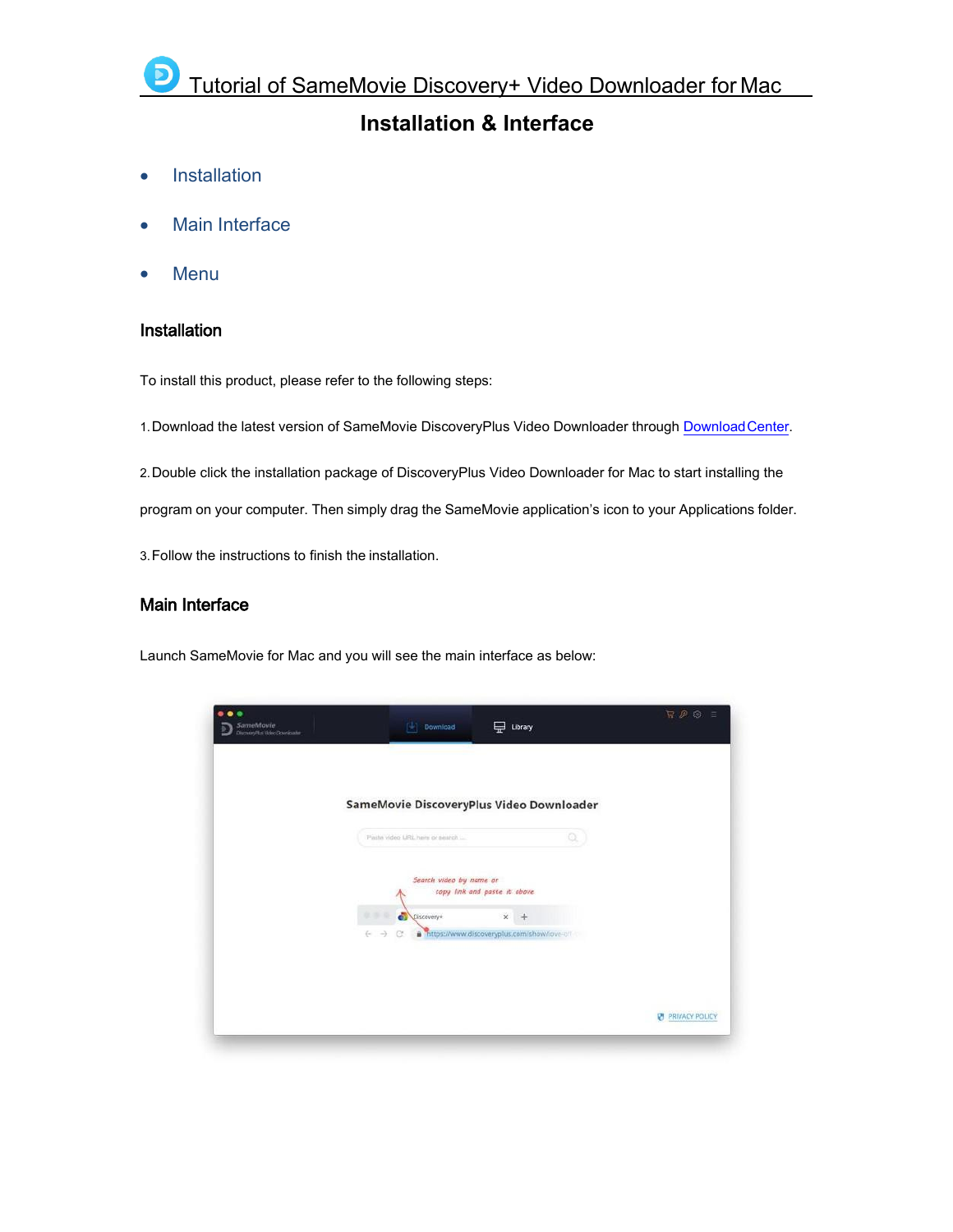

## <span id="page-6-0"></span>Menu

Click the Menu button on the upper-right corner, and you will see a dialogue as below:

| $\bullet\bullet$<br>SameMovie<br>DiscovinyPlat Molec Covericouter | Download<br>T÷1                          | ⋤<br>Library                                | $R P 8 =$              |
|-------------------------------------------------------------------|------------------------------------------|---------------------------------------------|------------------------|
|                                                                   |                                          |                                             | Online Help<br>ŵ.      |
|                                                                   |                                          |                                             | Contact us<br>門        |
|                                                                   |                                          |                                             | Purchase<br>Ħ          |
|                                                                   |                                          |                                             | $2\alpha$<br>Register  |
|                                                                   | SameMovie DiscoveryPlus Video Downloader |                                             | Settings<br>Ö          |
|                                                                   |                                          |                                             | ö<br>Open log file     |
|                                                                   | Pasta video URL hem or search            | Q                                           | Feedback<br>ö          |
|                                                                   |                                          |                                             | Check for updates<br>г |
|                                                                   |                                          |                                             | Appearance<br>u        |
|                                                                   | Search video by name or                  | copy link and paste it above                | About<br>0             |
|                                                                   |                                          |                                             |                        |
|                                                                   | க<br>19.15<br>Discovery*                 | $\times$<br>$+$                             |                        |
|                                                                   | $(-)$<br>C<br>ŵ.                         | https://www.discoveryplus.com/show/love-off |                        |
|                                                                   |                                          |                                             |                        |
|                                                                   |                                          |                                             |                        |
|                                                                   |                                          |                                             |                        |
|                                                                   |                                          |                                             |                        |
|                                                                   |                                          |                                             | PRIVACY POLICY         |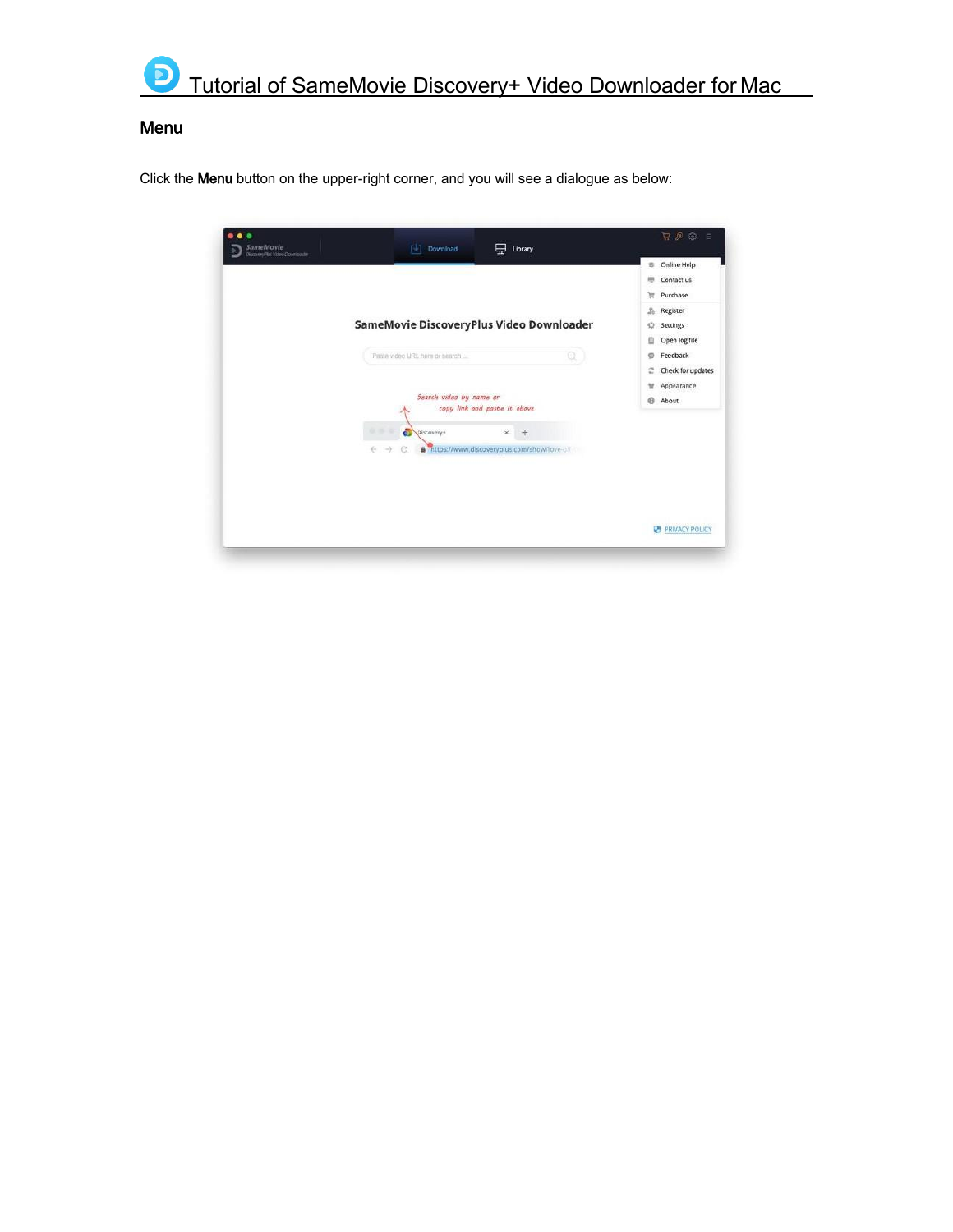## **Tutorials**

- Log in to [Discovery+](#page-7-0) Account
- [Customize](#page-8-0) the Output Settings
- Search for [Discovery+](#page-8-1) Video
- Select Audio Track and [Subtitle](#page-9-0)
- Download [Discovery+](#page-10-0) Video

## <span id="page-7-0"></span>Step 1: Log in to Discovery+ Account

.

Lanch SameMovie DiscoveryPlus Video Downloader first. Then you need to log in to your Discovery Plus account, you can open the login window by typing words into the search box.

| $\bigcirc$ discovery+ | Email* |                                                                       |                                      | Sign Up                                                     | $\odot$<br>Ξ             |
|-----------------------|--------|-----------------------------------------------------------------------|--------------------------------------|-------------------------------------------------------------|--------------------------|
|                       |        | Sign In                                                               |                                      |                                                             |                          |
|                       |        | Help                                                                  | <b>Privacy Notice</b><br>TV Ratings  | Visitor Agreement<br>Closed Captioning                      | <b>EN PRIVACY POLICY</b> |
|                       |        | Password *<br>Student Subscription<br>CA Do Not Sell My Personal Info | Gifting<br>California Privacy Notice | Sign In<br>* indicates a required field<br>Forgot Password? |                          |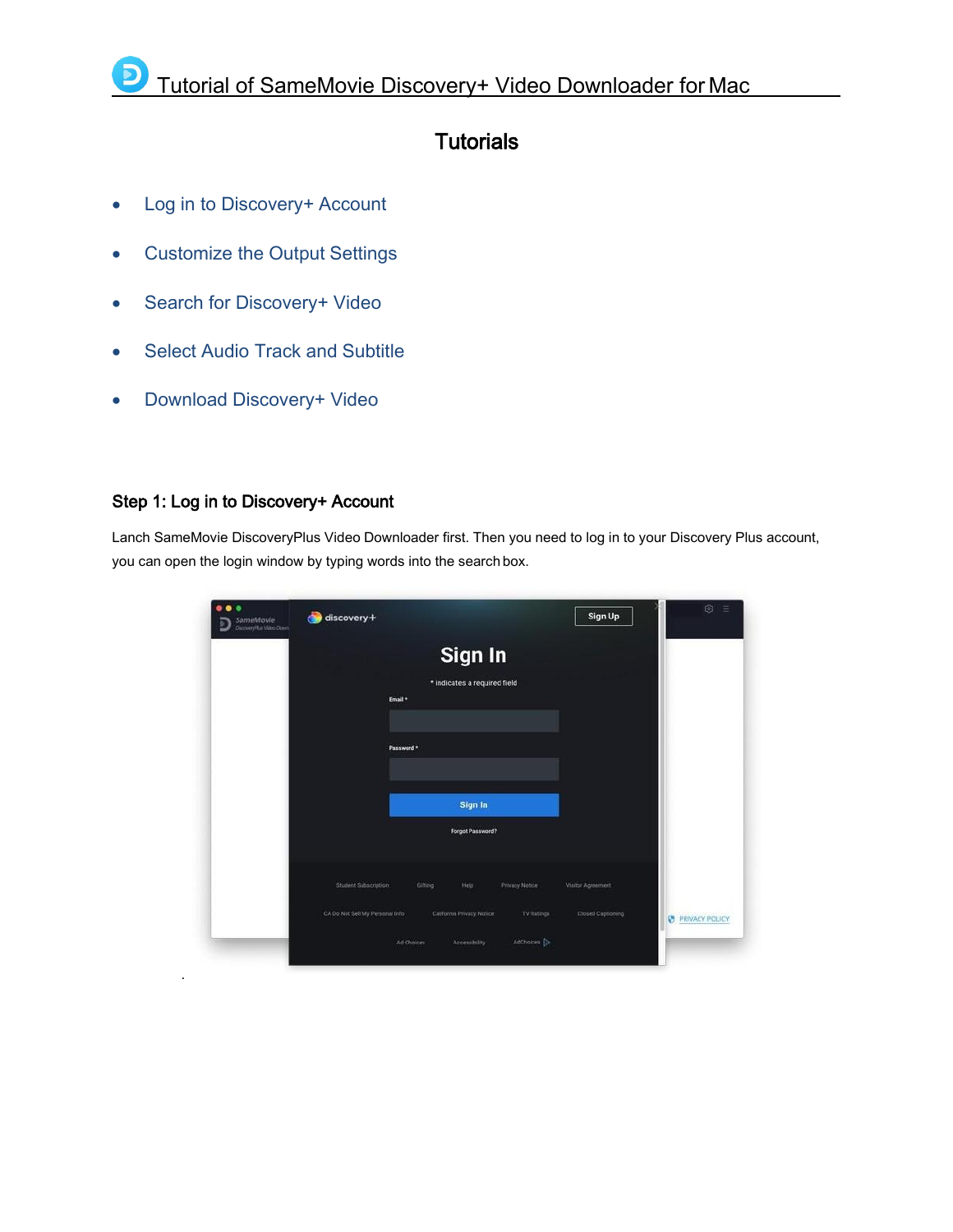## <span id="page-8-0"></span>Step 2: Customize the Output Settings

In the Settings window, SameMovie provides the options to choose the video format (MP4 or MKV), video quality (High, Medium, Low), audio language, subtitle language, output path, and more.

| Settings                 |                                         |                                                              |      | $\times$      |                       |
|--------------------------|-----------------------------------------|--------------------------------------------------------------|------|---------------|-----------------------|
| <b>Download Settings</b> | Account Settings                        | Advanced                                                     |      |               |                       |
| Video Format:            | MP4                                     | u                                                            |      |               |                       |
| Video Quality:           | High                                    | ×                                                            |      |               |                       |
| Audio Language:          | English                                 | $\odot$<br>91                                                |      |               |                       |
|                          | 3 Save 5.1 surround audio track, if any | Save AD (Audio Description) if available                     |      |               |                       |
| Subtitle Language:       | English                                 | $\circledR$<br>해                                             |      |               |                       |
| Save Subtitle as:        | Internal subtities                      | ×                                                            |      |               |                       |
| Output Folder:           |                                         | /Users/anvsoft/Documents/SameMovie Disco                     | A MA |               |                       |
|                          |                                         | Put the computer to sleep after finishing the download queue |      |               |                       |
|                          |                                         |                                                              |      | $\ddot{\phi}$ |                       |
|                          |                                         |                                                              |      |               | <b>PRIVACY POLICY</b> |

## <span id="page-8-1"></span>Step 3: Search for Discovery+ Video

Here is the important step: add your favorite video to SameMovie. You can add a video by copying the video URL from the Discovery Plus website and pasting it into the search box, or just type the video name/keywords into the search box.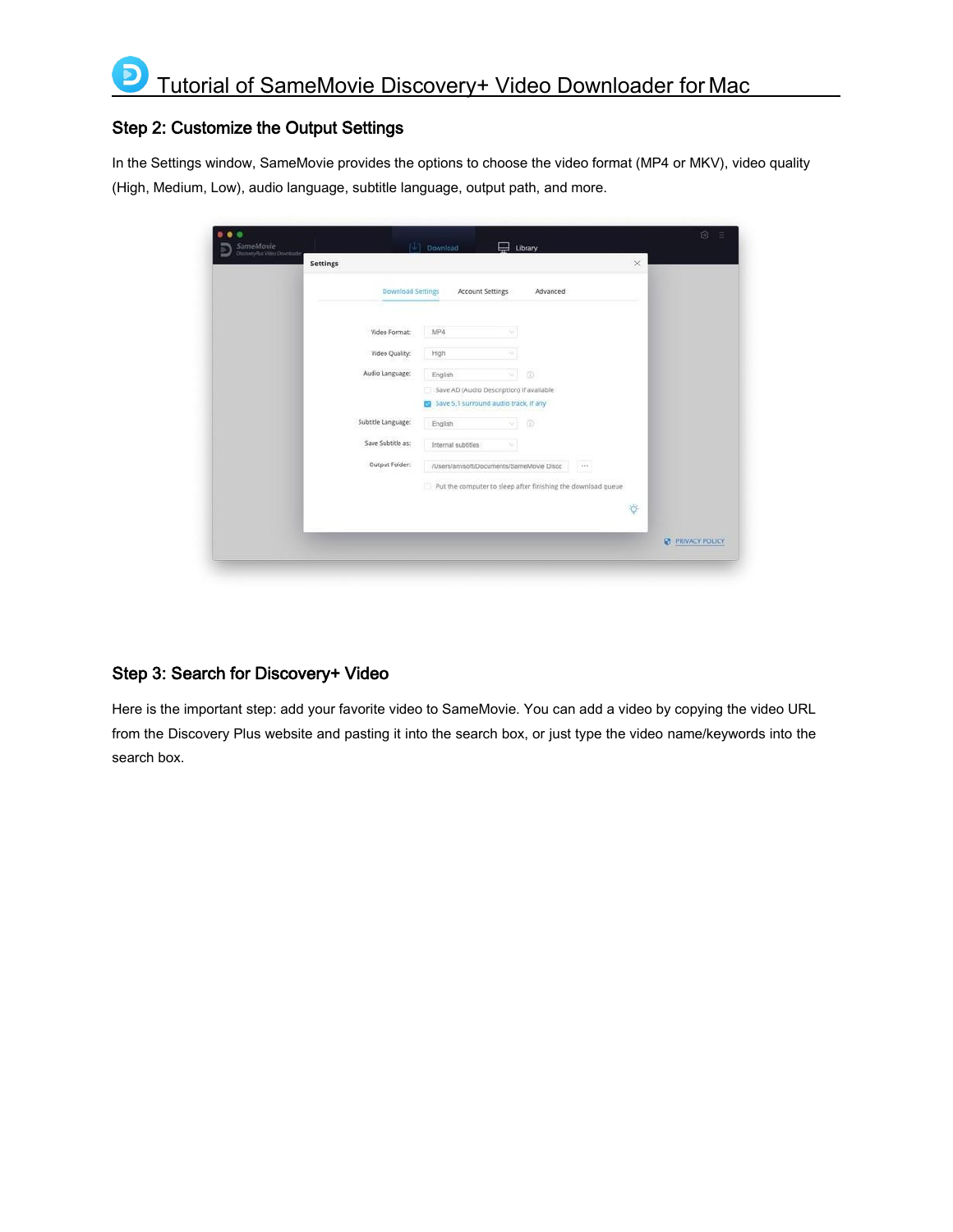

## <span id="page-9-0"></span>Step 4: Select Audio Track and Subtitle

If you are trying to download a movie, click the icon beside "Download" icon to open the Advanced Download window.

If you are trying to download TV shows, please click the download icon to select season and title, then click

"Advanced Download" in the bottom left corner to choose audio tracks and subtitles.

| 2 videos found | Video   |                |                      | All + |
|----------------|---------|----------------|----------------------|-------|
|                |         | Audio          | Subtitles            |       |
|                | Quality | <b>Bitrate</b> | <b>Original Size</b> |       |
| o              | 240P    | 199K           | 56.8 MB              | راف   |
| o              | 240P    | 355K           | 101.0 MB             |       |
| $\Box$         | 360P    | 798K           | 227.2 MB             |       |
|                | 480P    | 1964K          | 558.7 MB             | ريلى  |
| α              | 720P    | 3161K          | 899.2 MB             |       |
| ø              | 1080P   | 4983K          | 1.4 <sub>GB</sub>    |       |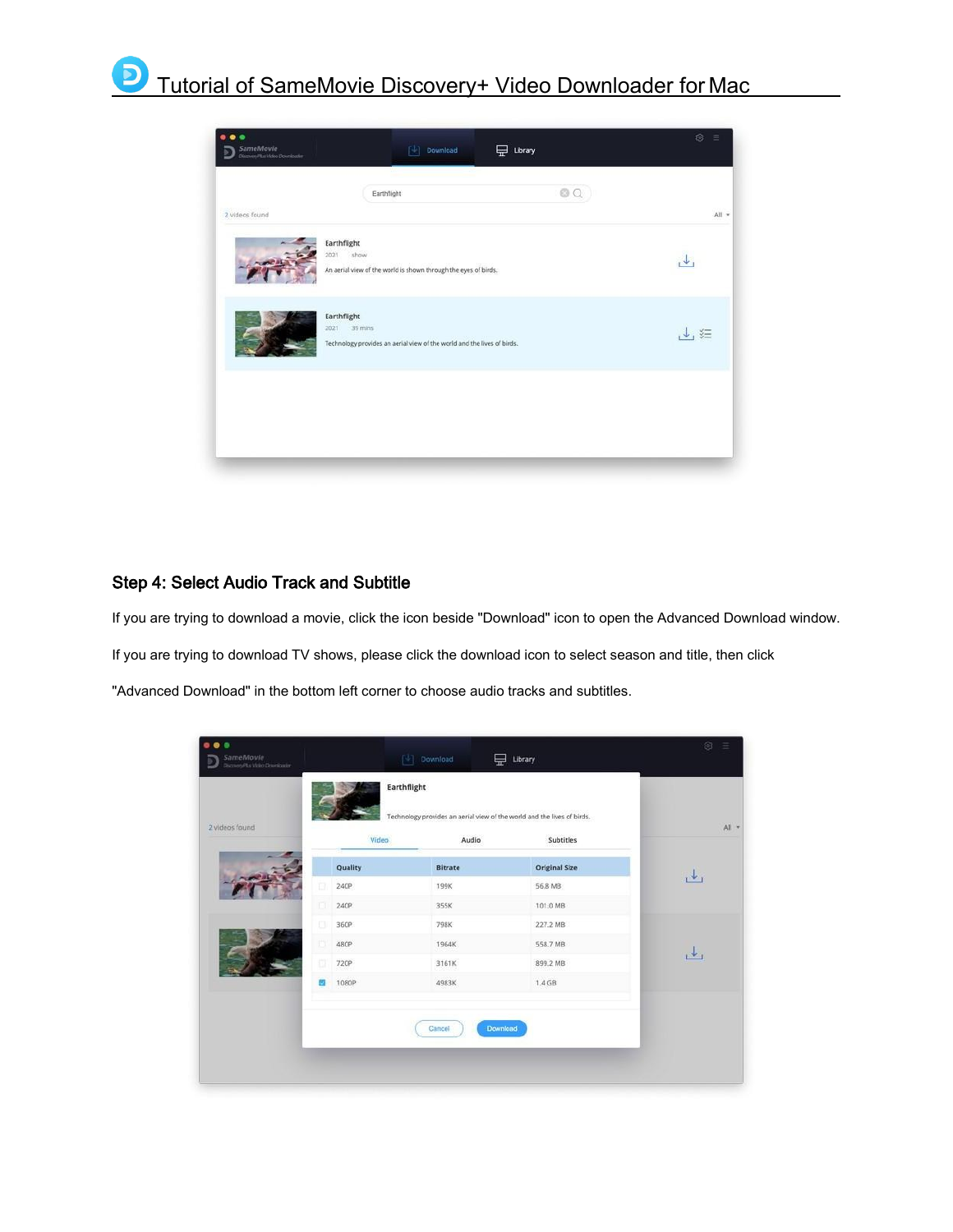## <span id="page-10-0"></span>Step 5: Download Discovery+ Video

The last step is to click the "Download" button to start downloading your video. The video will be saved in the output folder you've chosen before. You can also click the "Library" to check your download history.